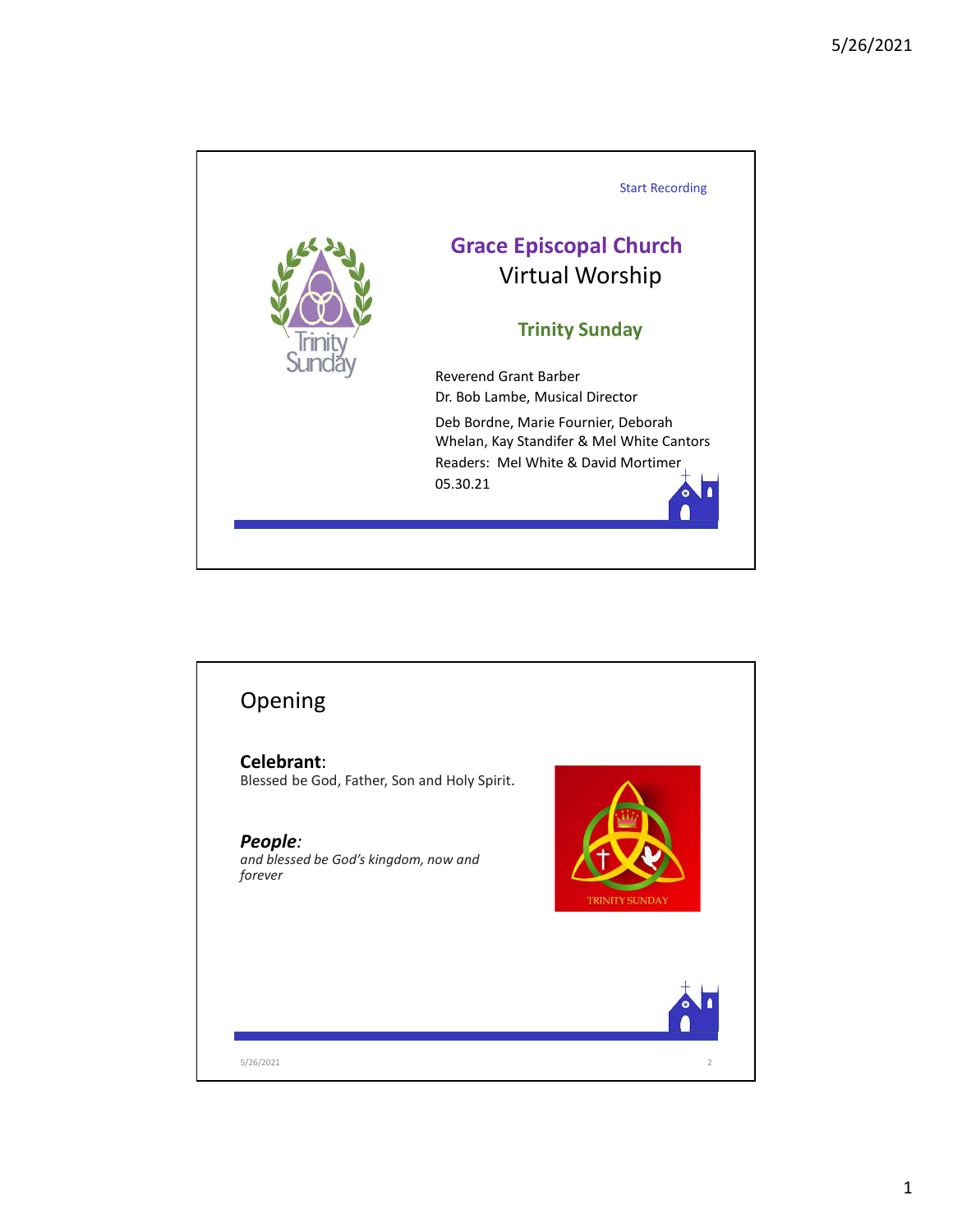

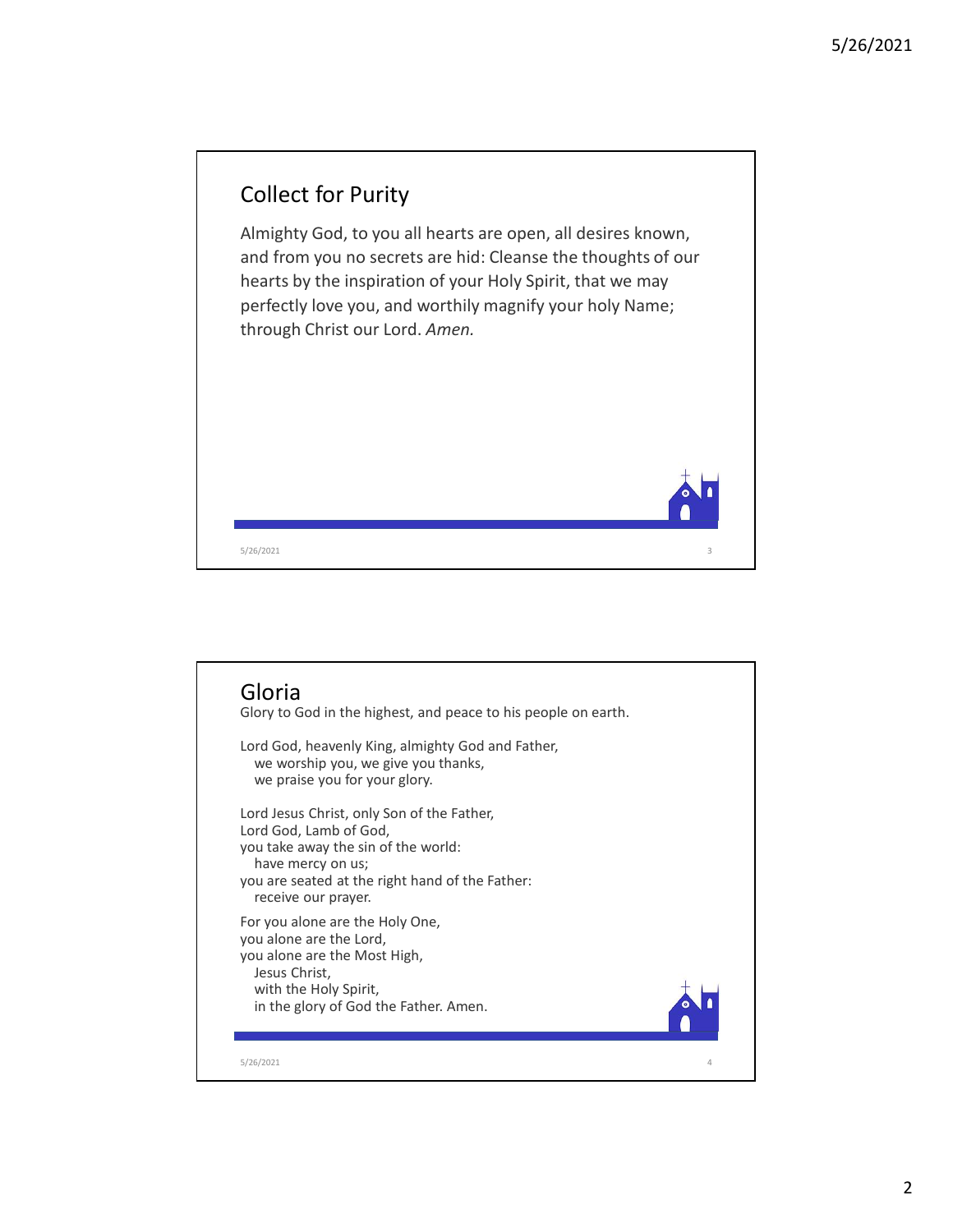

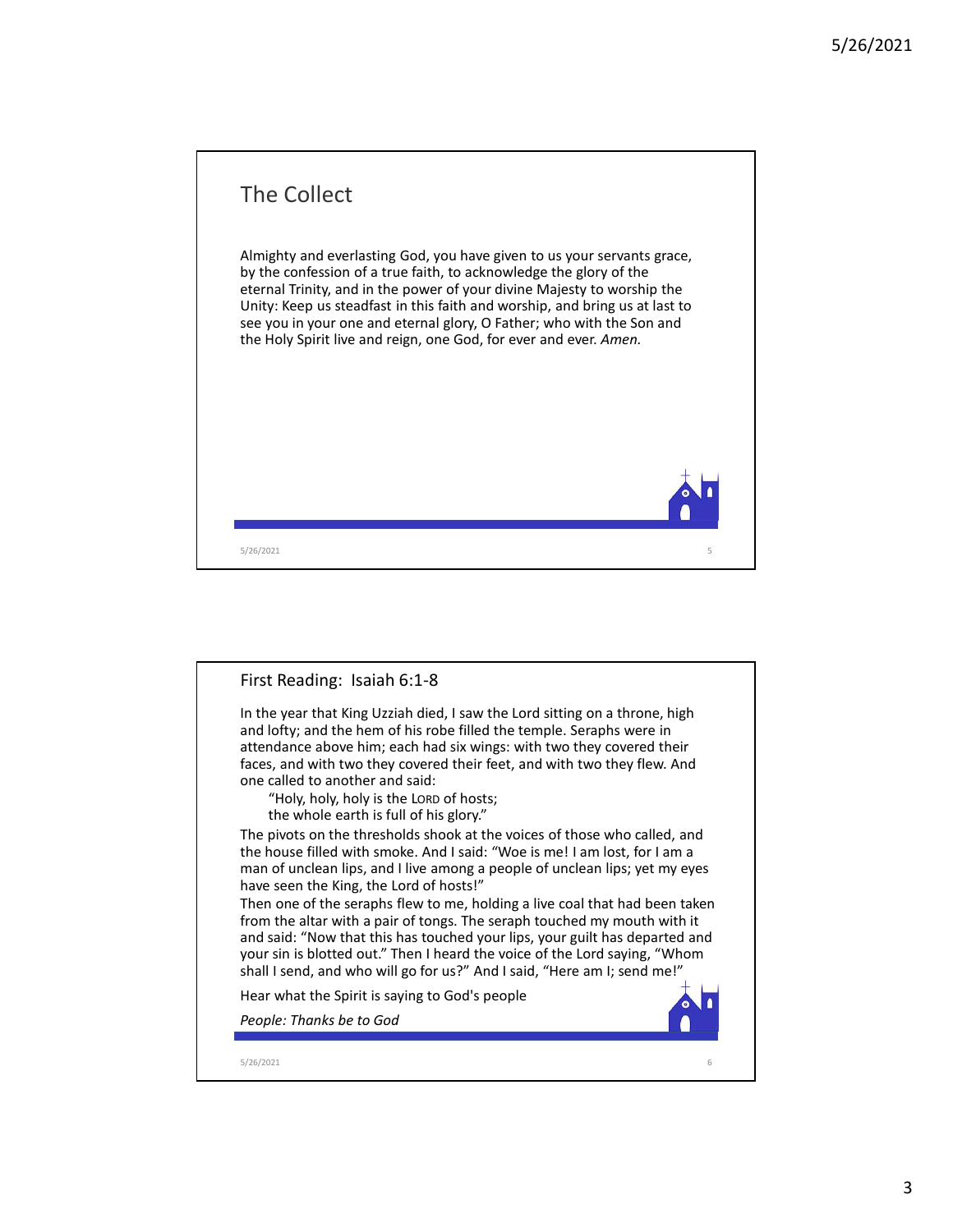|                                                                                                                                                   | 5/26/2021 |
|---------------------------------------------------------------------------------------------------------------------------------------------------|-----------|
|                                                                                                                                                   |           |
| Psalm 29                                                                                                                                          |           |
| 1 Ascribe to the LORD, you gods, *<br>ascribe to the LORD glory and strength.                                                                     |           |
| 2 Ascribe to the LORD the glory due his Name; *<br>worship the LORD in the beauty of holiness.                                                    |           |
| 3 The voice of the LORD is upon the waters;<br>the God of glory thunders; *<br>the LORD is upon the mighty waters.                                |           |
| 4 The voice of the LORD is a powerful voice; *<br>the voice of the LORD is a voice of splendor.                                                   |           |
| 5 The voice of the LORD breaks the cedar trees; *<br>the LORD breaks the cedars of Lebanon;                                                       |           |
| 6 He makes Lebanon skip like a calf, *<br>and Mount Hermon like a young wild ox.                                                                  |           |
| Continued                                                                                                                                         |           |
| 5/26/2021<br>$\overline{7}$                                                                                                                       |           |
|                                                                                                                                                   |           |
|                                                                                                                                                   |           |
| continued                                                                                                                                         |           |
| 7 The voice of the LORD splits the flames of fire;<br>the voice of the LORD shakes the wilderness; *<br>the LORD shakes the wilderness of Kadesh. |           |
| 8 The voice of the LORD makes the oak trees writhe *<br>and strips the forests bare.                                                              |           |
| 9 And in the temple of the LORD *                                                                                                                 |           |

| the voice of the LORD is a voice of splendor.                                                                                                     |                |
|---------------------------------------------------------------------------------------------------------------------------------------------------|----------------|
| 5 The voice of the LORD breaks the cedar trees; *<br>the LORD breaks the cedars of Lebanon;                                                       |                |
| 6 He makes Lebanon skip like a calf, *<br>and Mount Hermon like a young wild ox.                                                                  |                |
| Continued                                                                                                                                         |                |
| 5/26/2021                                                                                                                                         | $\overline{7}$ |
|                                                                                                                                                   |                |
|                                                                                                                                                   |                |
| continued                                                                                                                                         |                |
| 7 The voice of the LORD splits the flames of fire;<br>the voice of the LORD shakes the wilderness; *<br>the LORD shakes the wilderness of Kadesh. |                |
| 8 The voice of the LORD makes the oak trees writhe *<br>and strips the forests bare.                                                              |                |
| 9 And in the temple of the LORD *<br>all are crying, "Glory!"                                                                                     |                |
| 10 The LORD sits enthroned above the flood; *<br>the LORD sits enthroned as King for evermore.                                                    |                |
| 11 The LORD shall give strength to his people; *<br>the LORD shall give his people the blessing of peace.                                         |                |
|                                                                                                                                                   |                |
| 5/26/2021                                                                                                                                         | 8              |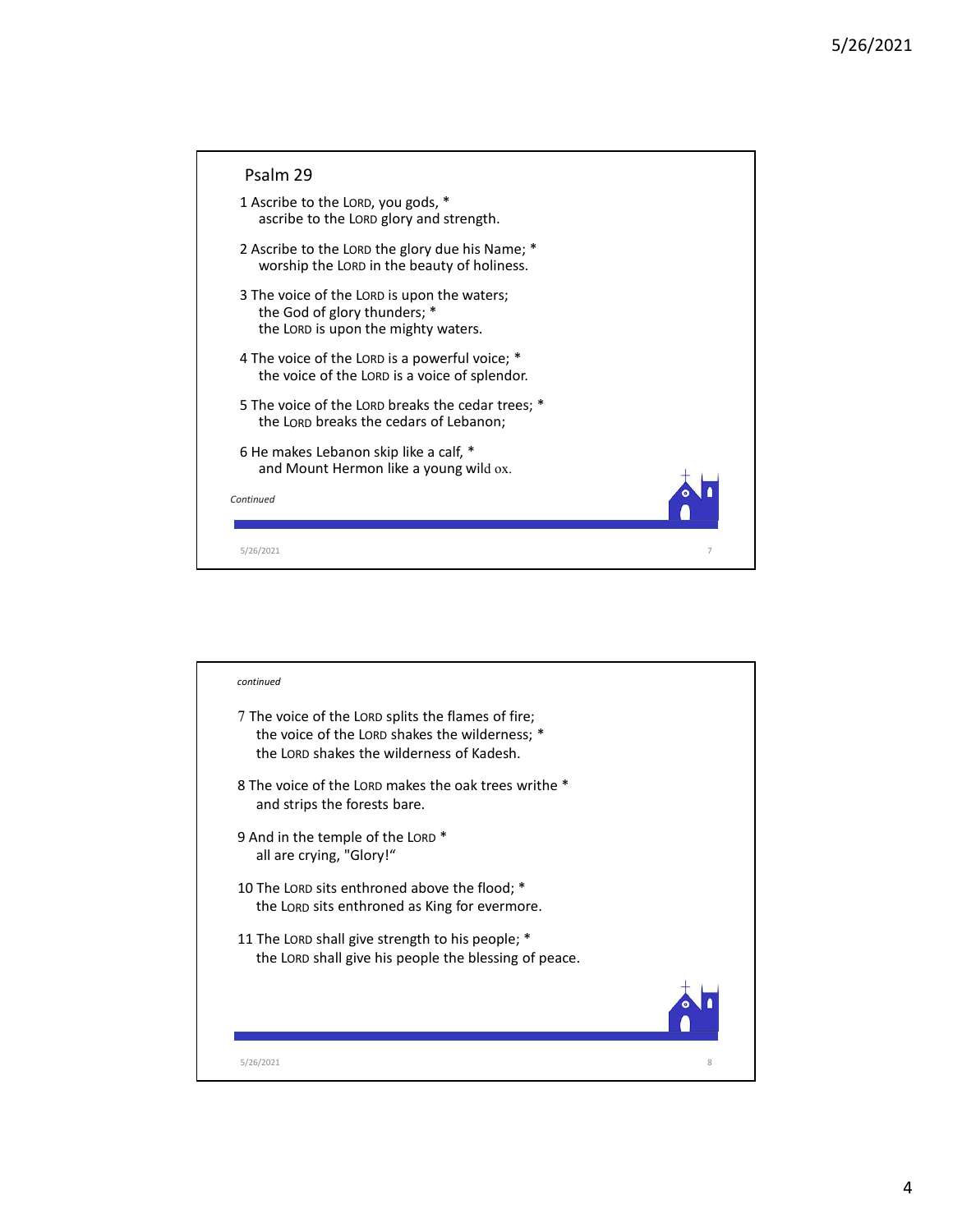## The Epistle Romans 8:12-17

**The Epistle Romans 8:12-17**<br>So then, brothers and sisters, we are debtors, not to the flesh, to live<br>according to the flesh— for if you live according to the flesh, you will like;<br>but if by the Spirit pou put to death de So then, brothers and sisters, we are debtors, not to the flesh, to live 5/26/202<br> **The Epistle Romans 8:12-17**<br>
So then, brothers and sisters, we are debtors, not to the flesh, to live<br>
according to the flesh-- for if you live according to the flesh, you will die;<br>
but if by the Spirit you put but if by the Spirit you put to death the deeds of the body, you will live. For all who are led by the Spirit of God are children of God. For you did not receive a spirit of slavery to fall back into fear, but you have received a spirit of adoption. When we cry, "Abba! Father!" it is that very Spirit bearing witness with our spirit that we are children of God, and if children, 5/26/2021<br>The Epistle Romans 8:12-17<br>So then, brothers and sisters, we are debtors, not to the flesh, to live<br>according to the flesh-- for if you live according to the flesh, you will die;<br>but if by the Spirit you put to with him so that we may also be glorified with him.

Hear what the Spirit is saying to God's people People: Thanks be to God

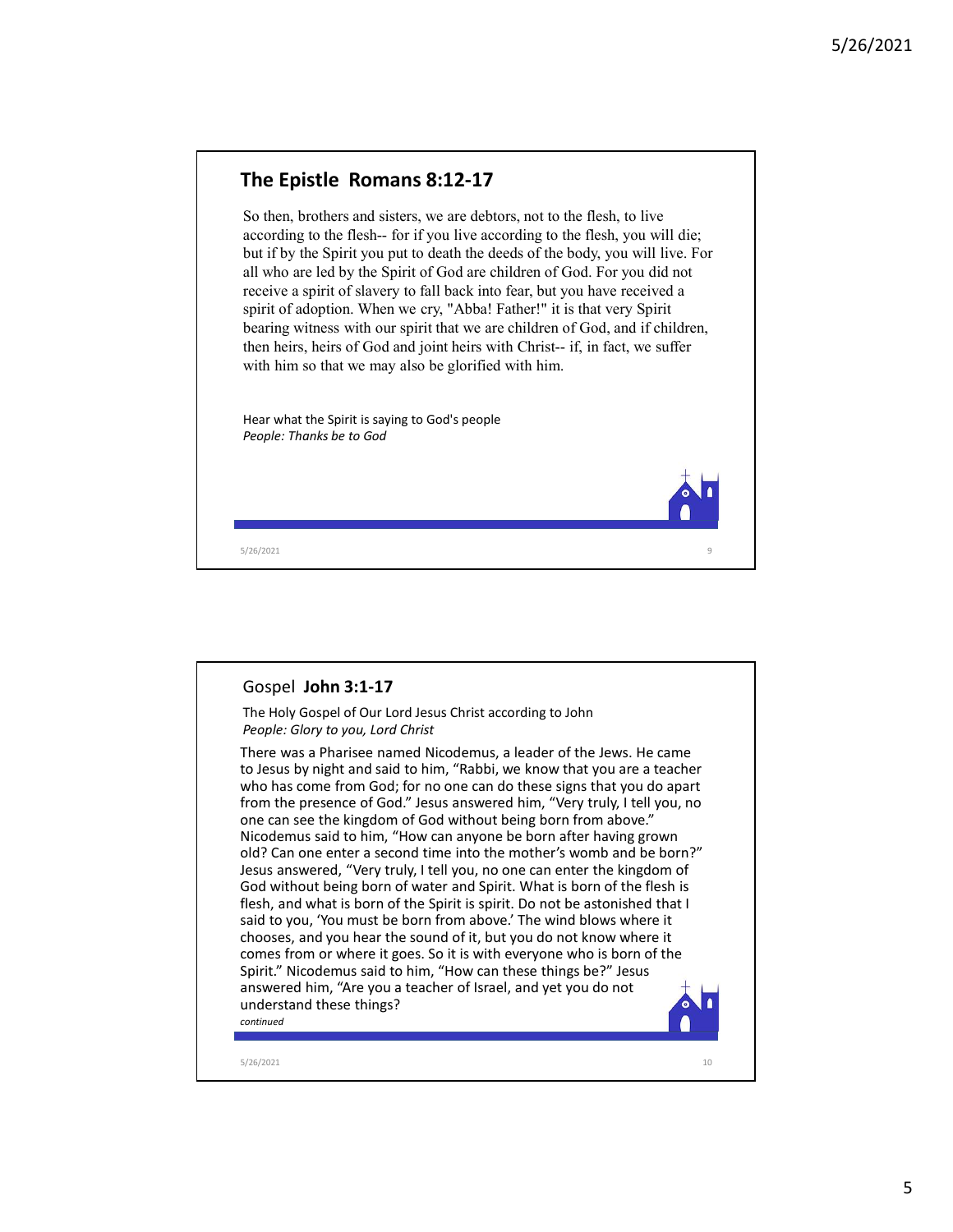

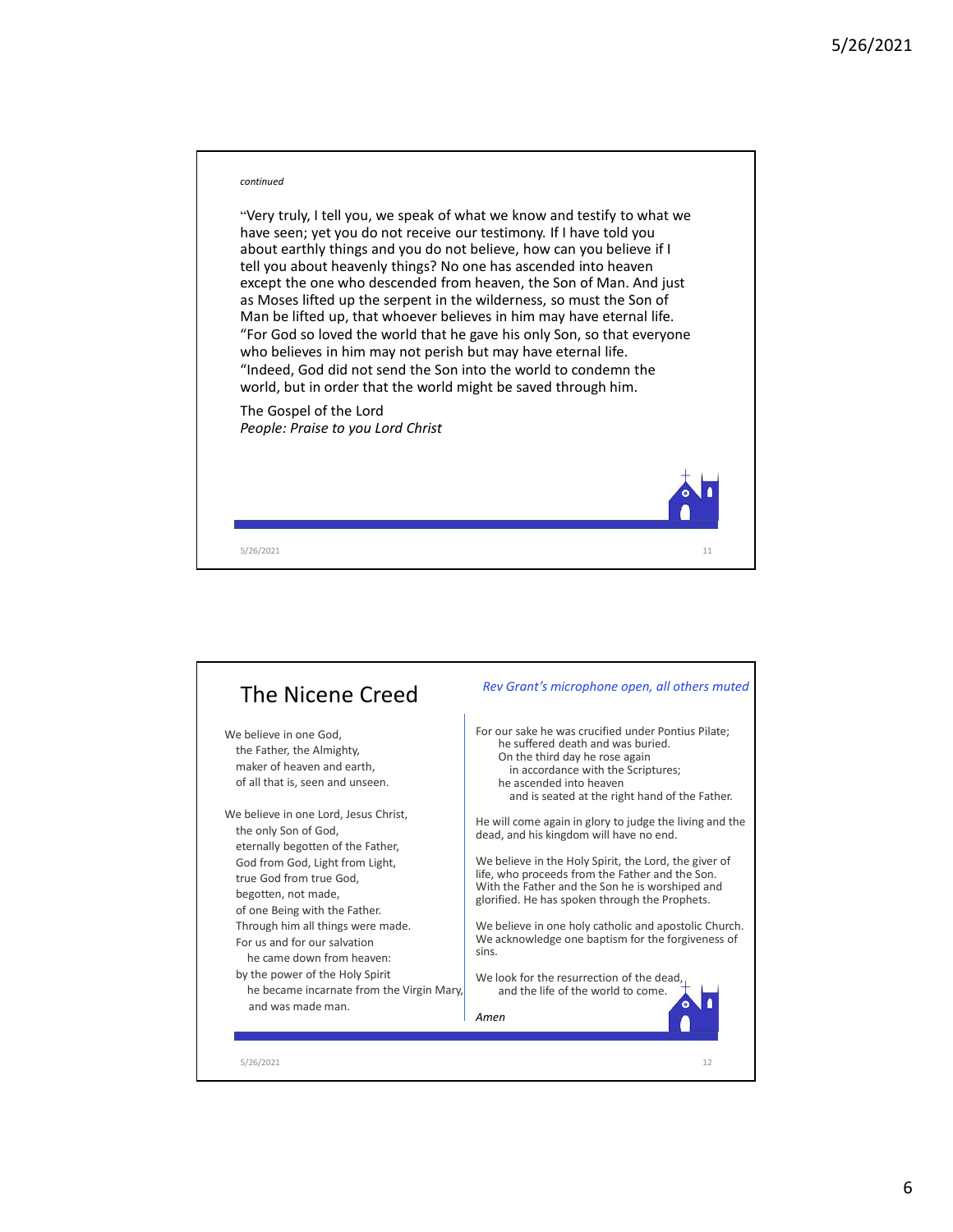

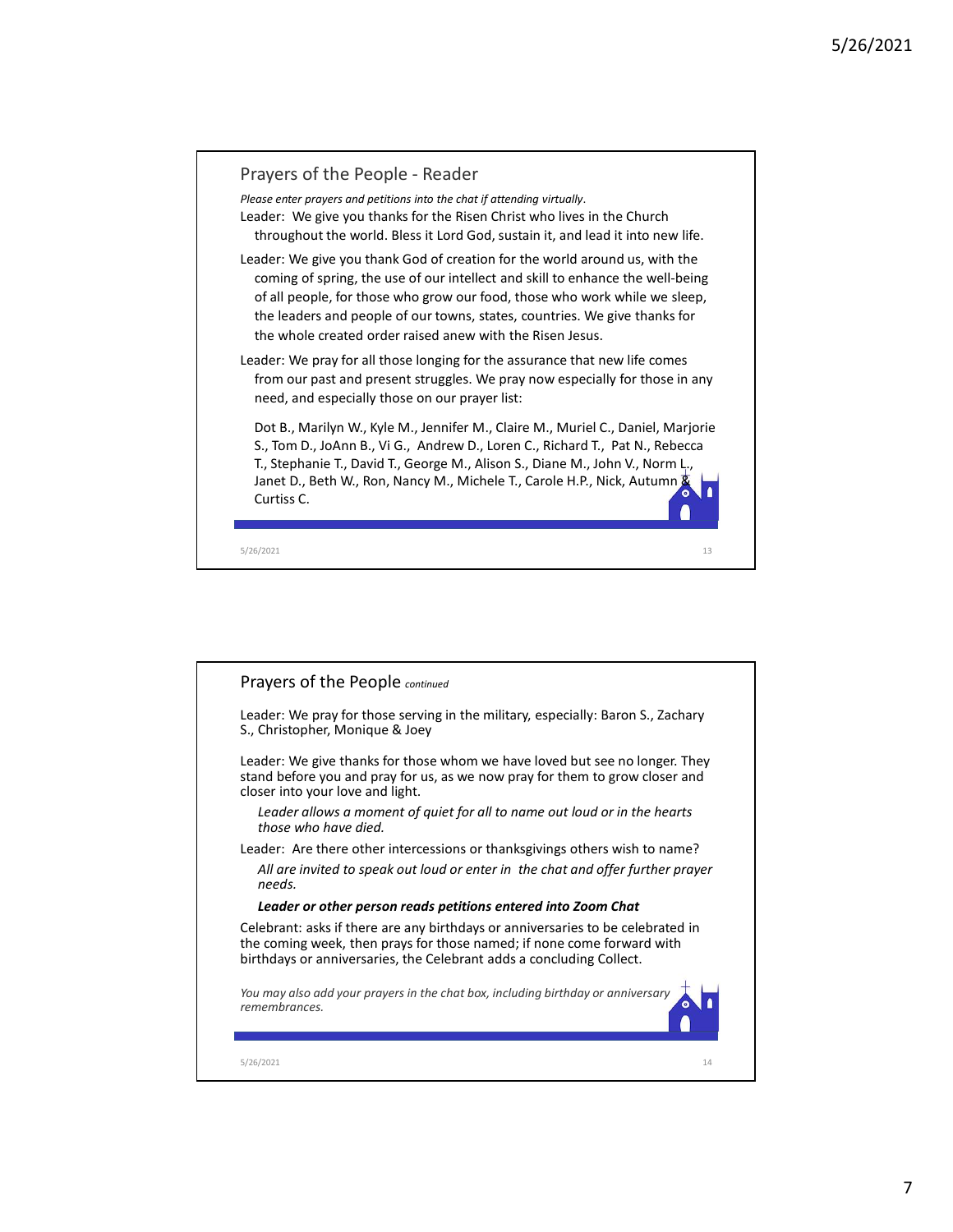

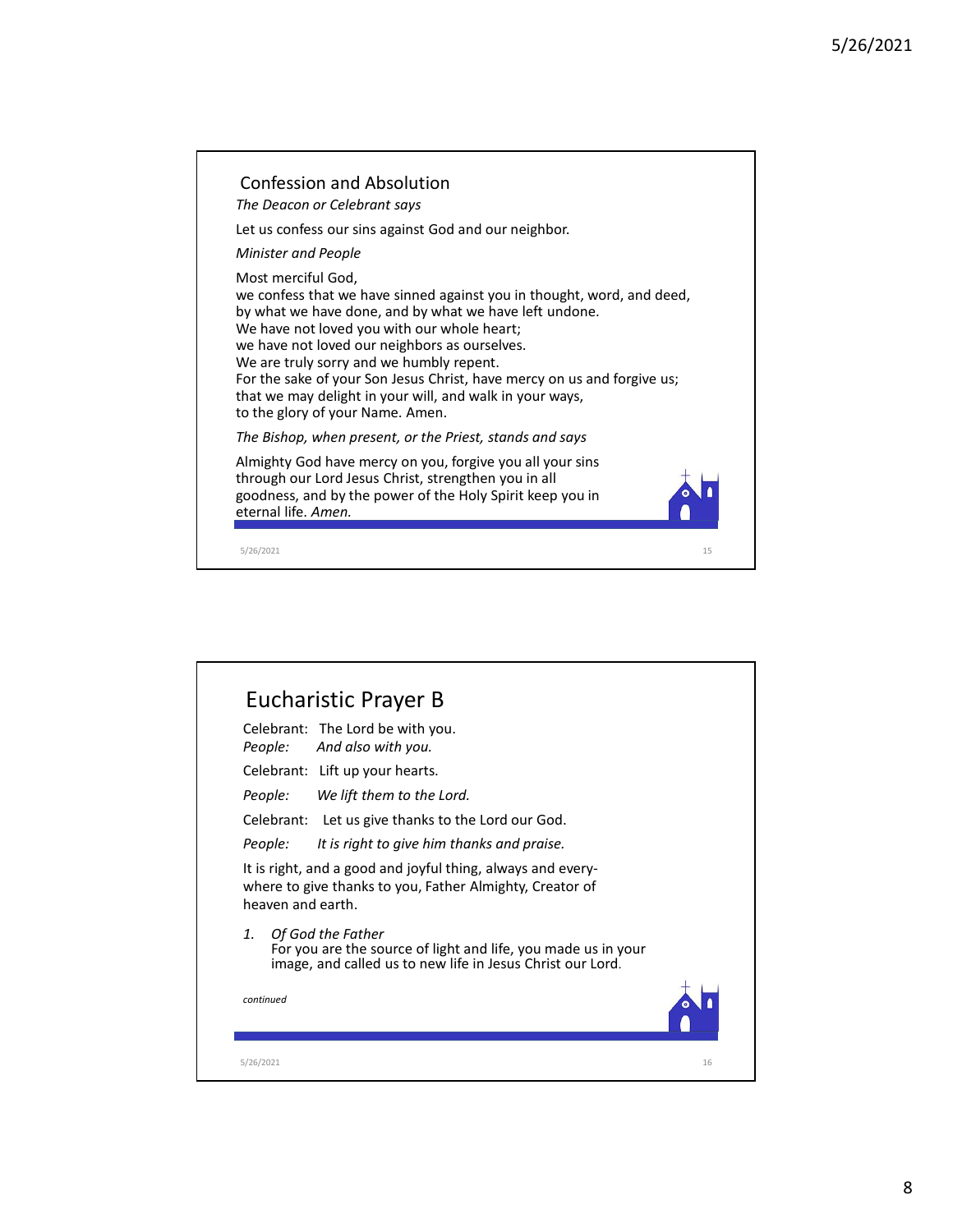

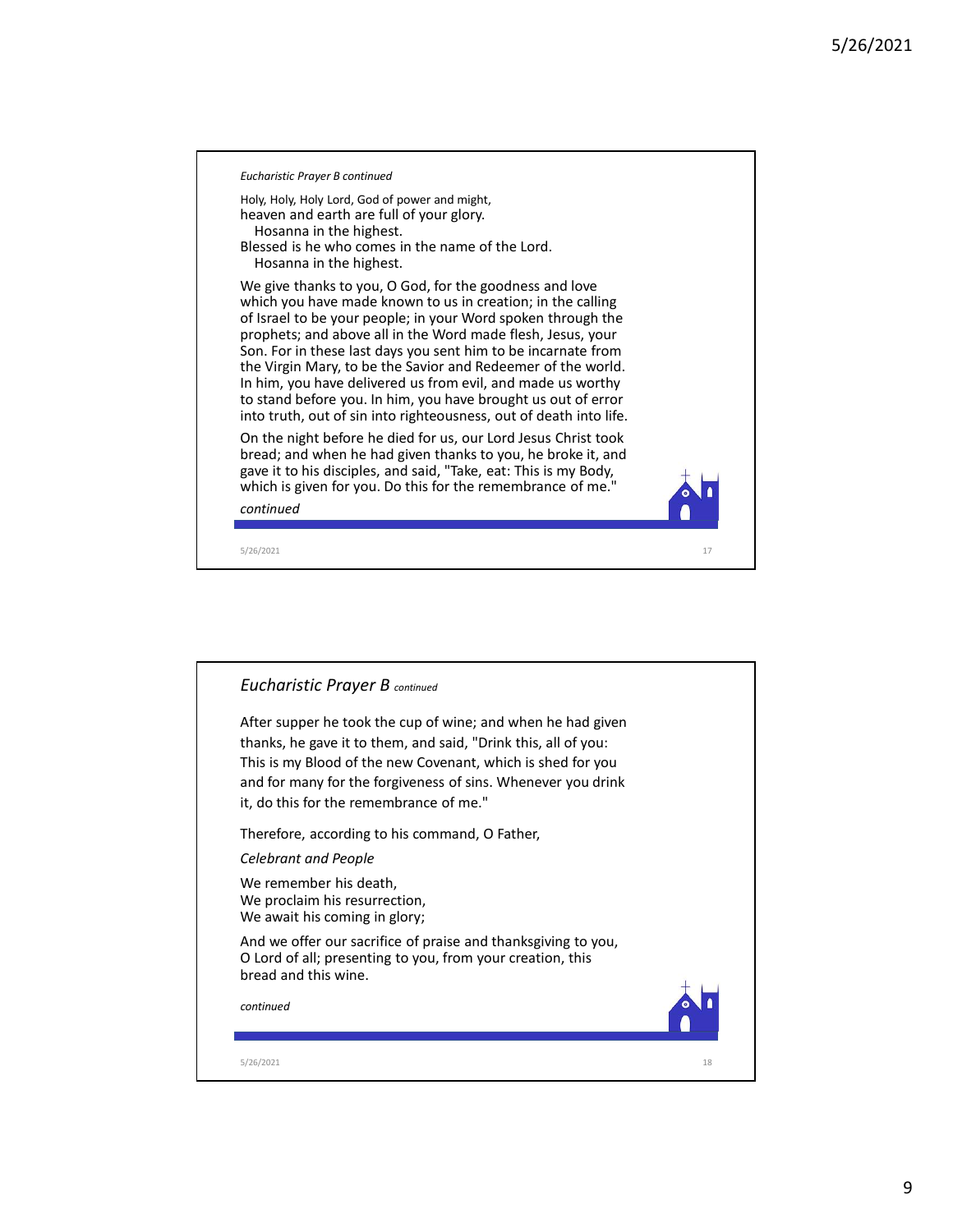

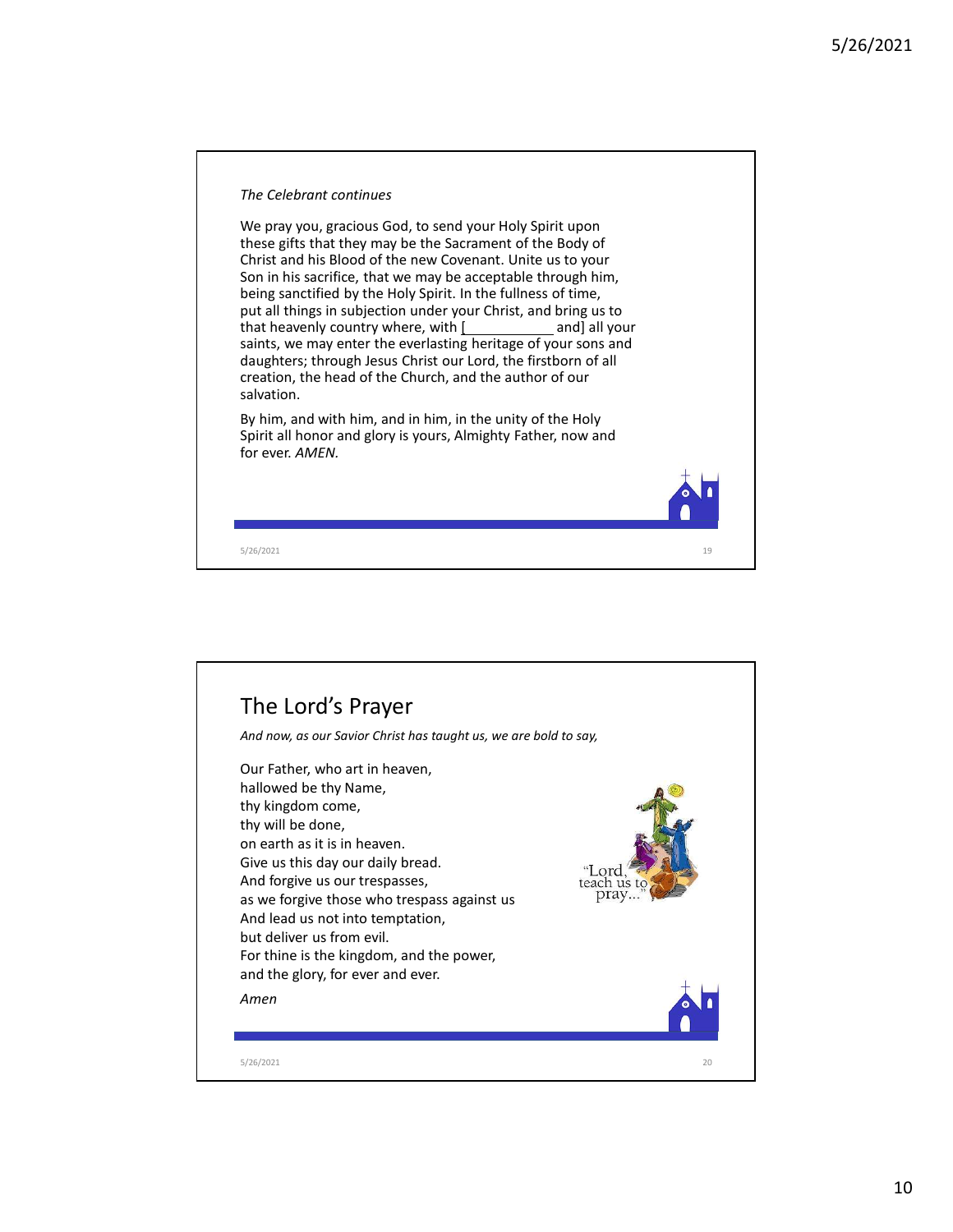| The Fraction                                                                                                                           |  |
|----------------------------------------------------------------------------------------------------------------------------------------|--|
| Celebrant: Alleluia!<br>Christ our Passover is sacrificed for us.                                                                      |  |
| People: Therefore let us keep the feast.<br>Alleluia!                                                                                  |  |
| To receive communion please come up the center aisle and return to your<br>pew by turning to your left and going down that side aisle. |  |
|                                                                                                                                        |  |
| 21<br>5/26/2021                                                                                                                        |  |
|                                                                                                                                        |  |
|                                                                                                                                        |  |
|                                                                                                                                        |  |